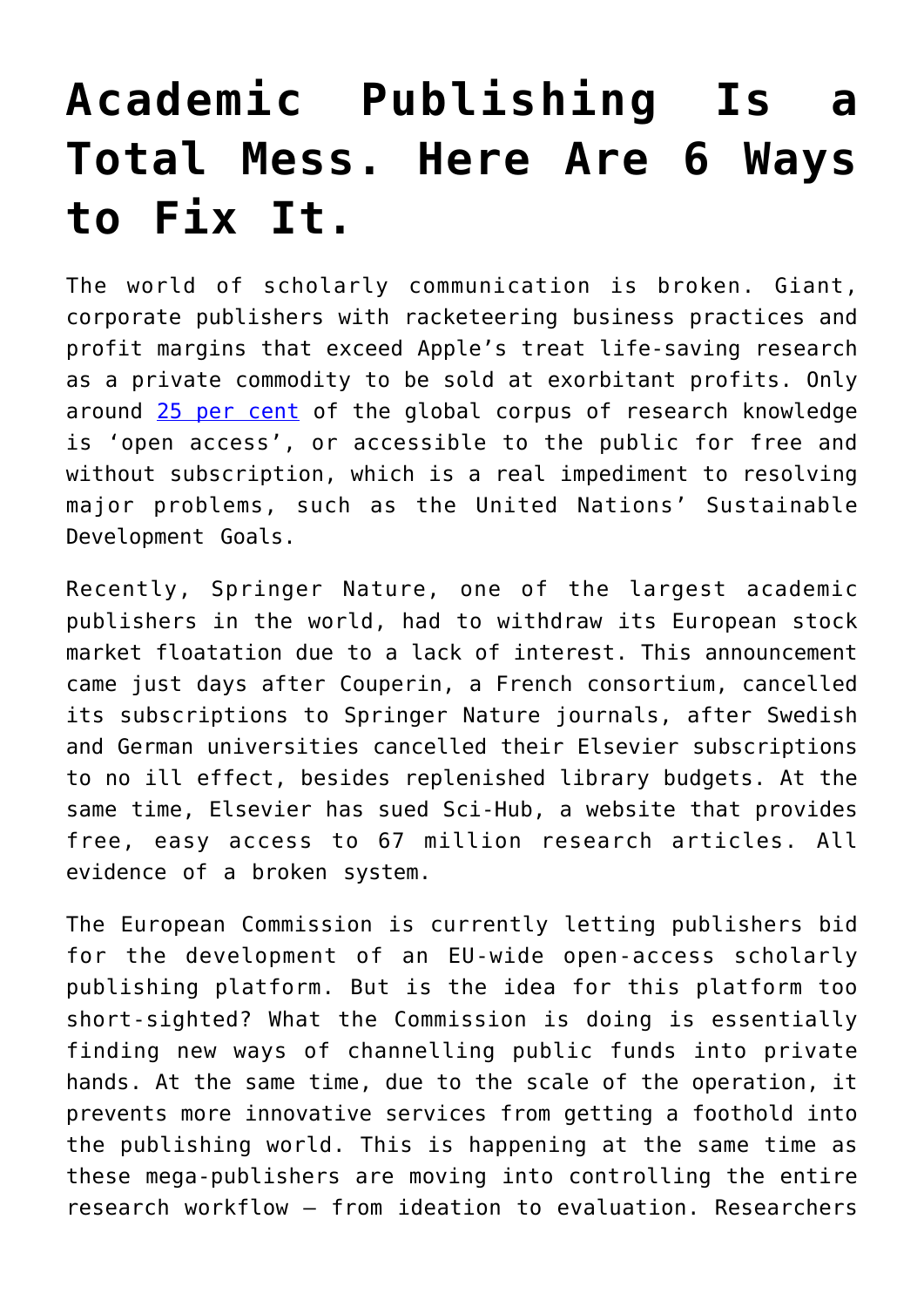will become the provider, the product, and the consumer.

A global community to coordinate and regain control – to develop a public open-access infrastructure – of research and scholarly communication for the public good is long overdue. The issues of governance and ownership of public research have never been clearer. Another isolated platform will simply replicate the problems of the current journal-based system, including the 'publish or perish' mentality that perverts the research process, and the anachronistic evaluation system based on corporate brands.

Researchers are still forced to write 'papers' for these journals, a communication format designed in the 17th century. Now, in a world where the power of web-based social networks is revolutionising almost every other industry, researchers need to take back control.

The European Commission has called for full, immediate open access to all scientific publications by 2020 – something often mocked for being unrealistic, and that current growth trends suggest we will fail to achieve. But it is unrealistic only if one focuses on the narrow view of the current system.

If we diversify our thinking away from the superficial field of journals and articles, and instead focus on the power of networked technologies, we can see all sorts of innovative models for scholarly communication. One ideal, based on existing services, would be something much more granular and continuous, with communication and peer review as layered, collaborative processes: envisage a hosting service such as GitHub combined with Wikipedia combined with a Q&A site such as Stack Exchange. Imagine using version control to track the process of research in real time. Peer review becomes a community-governed process, where the quality of engagement becomes the hallmark of individual reputations. Governance structures can be mediated through community elections. Critically, all research outputs can be published and credited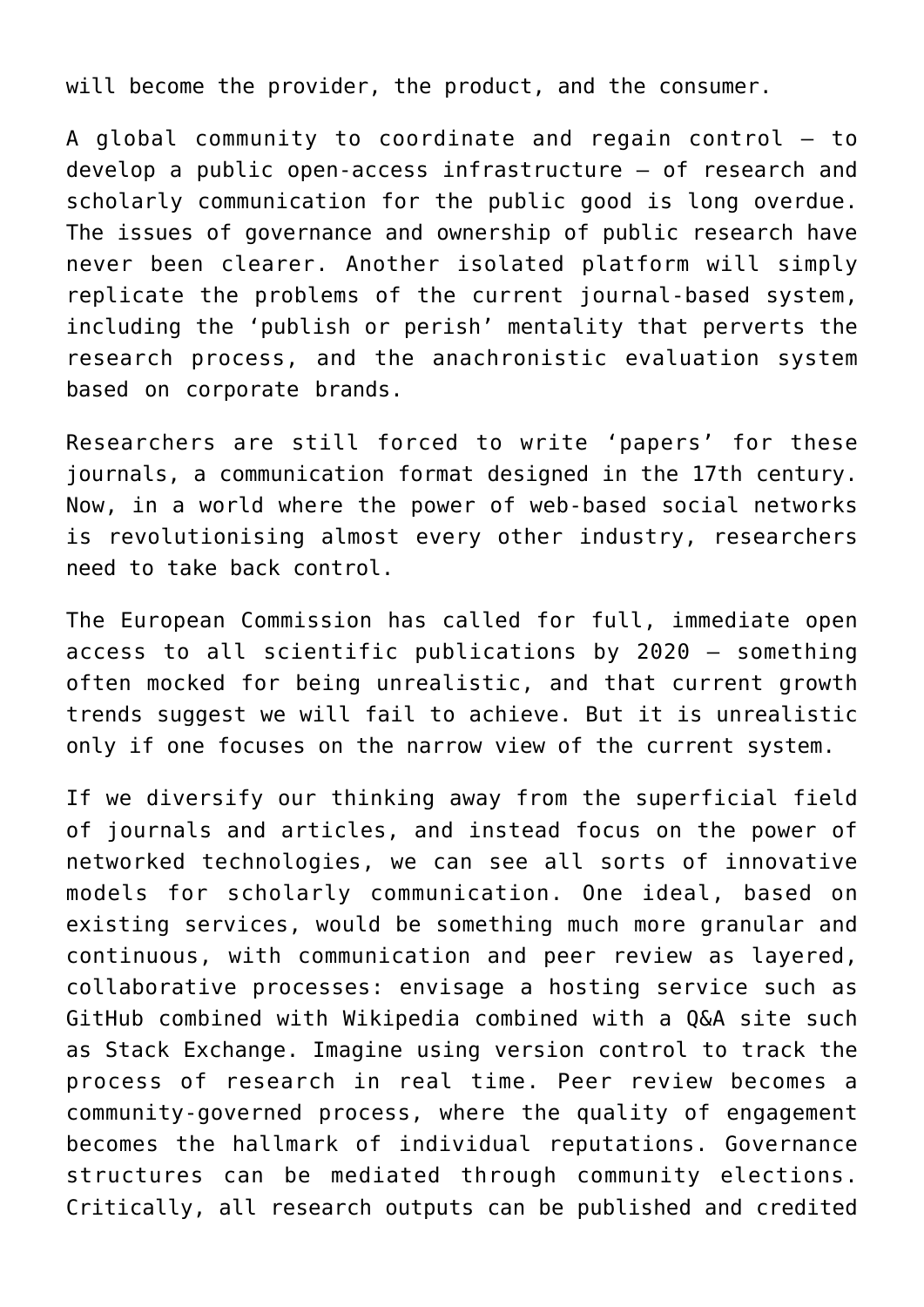– videos, code, visualisations, text, data, things we haven't even thought of yet. Best of all, a system of fully open communication and collaboration, with not an 'impact factor' (a paper's average number of citations, used to rate journals) in sight.

Such a system of scholarly communication requires the harmonising of three key elements: quality control and moderation, certification and reputation, and incentives for engagement. For example, it would be easy to have a qualitycontrol process in which instead of the closed and secretive process of peer review, self-organised and unrestricted communities collaborate together for research to attain verification and validation. The recklessly used impact factor can be replaced by a reward system that altruistically recognises the quality of engagement, as defined by how content is digested by a community, which itself can be used to unlock new abilities within such a system. The beauty is that the incentive for researchers switches from publishing in journal X to engaging in a manner that is of most value to their community. By coupling such activities with academic records and profiles, research assessment bodies can begin to recognise the immense value this has over current methods of evaluation, including its simplicity.

How will we fund scholarly publishing? Well, it's a \$25 billion a year industry: I'm sure libraries can spare a dime. Making a more just system of scholarly communication opensource means that any community can copy it, and customise it suit the community's own needs, driving down costs immensely. Furthermore, initiatives such as the Global Sustainability Coalition for Open Science Services (SCOSS) or a recent [proposal](https://scholarworks.iupui.edu/bitstream/handle/1805/14063/The%202.5%25%20Commitment.pdf?sequence=1&isAllowed=y) for libraries to set aside just 2.5 per cent of their budget to support such innovative systems, offer paths forward. The possibility is real for creating something so superior to the present system that people will wonder how publishers ever got away with it for so long.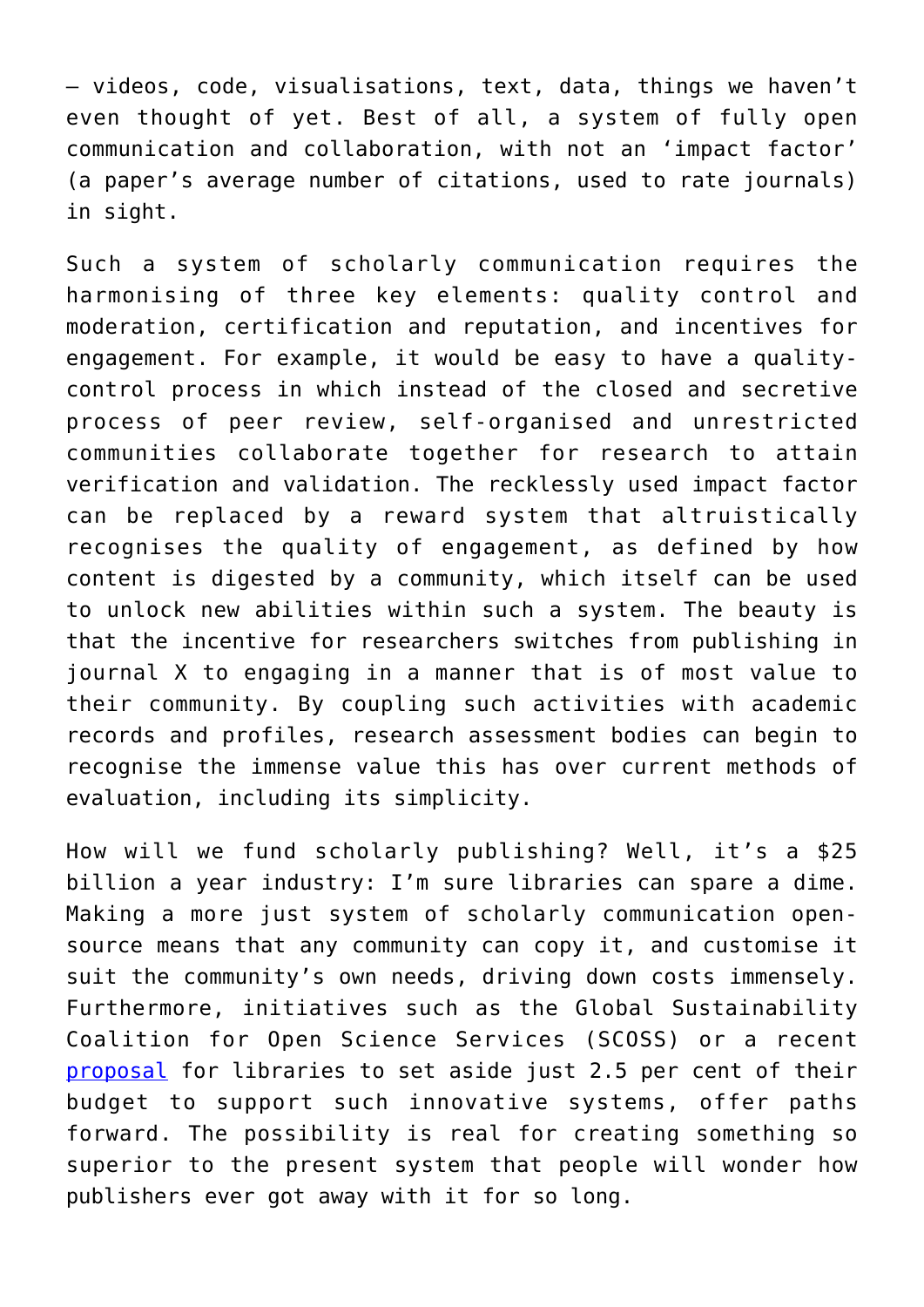All of the technology and traits to build a hybridised scholarly commons infrastructure already exists. It is up to academic communities themselves to step away from their apathy and towards a fairer and more democratic system for sharing our knowledge and work. That is, after all, what research is all about. The question of publishing reform is not theoretically or conceptually complex. The future of scholarly communication depends more on overcoming social tensions and the training to defer to a powerful system embedded in global research cultures than on breaking down technological barriers.

Members of the academic community ought to hold themselves accountable for the future of scholarly communication. There are simple steps that we all can take: many have already done so:

- 1. Sign, and commit to, the Declaration on Research Assessment, and demand fairer evaluation criteria independent of journal brands. This will reduce dependencies on commercial journals and their negative impact on research.
- 2. Demand openness. Even in research fields such as global health, 60 per cent of researchers do not archive their research so it is publicly available, even when it is completely free and within journal policies to do so. We should demand accountability for openness to liberate this life-saving knowledge.
- 3. Know your rights. Researchers can use the Scholarly Publishing and Academic Rights Coalition (SPARC) Author Addendum to retain rights to their research, instead of blindly giving it away to publishers. Regain control.
- 4. Support libraries. Current library subscription contracts are protected from public view by 'nondisclosure clauses' that act to prevent any price transparency in a profoundly anti-competitive practice that creates market dysfunction. We should support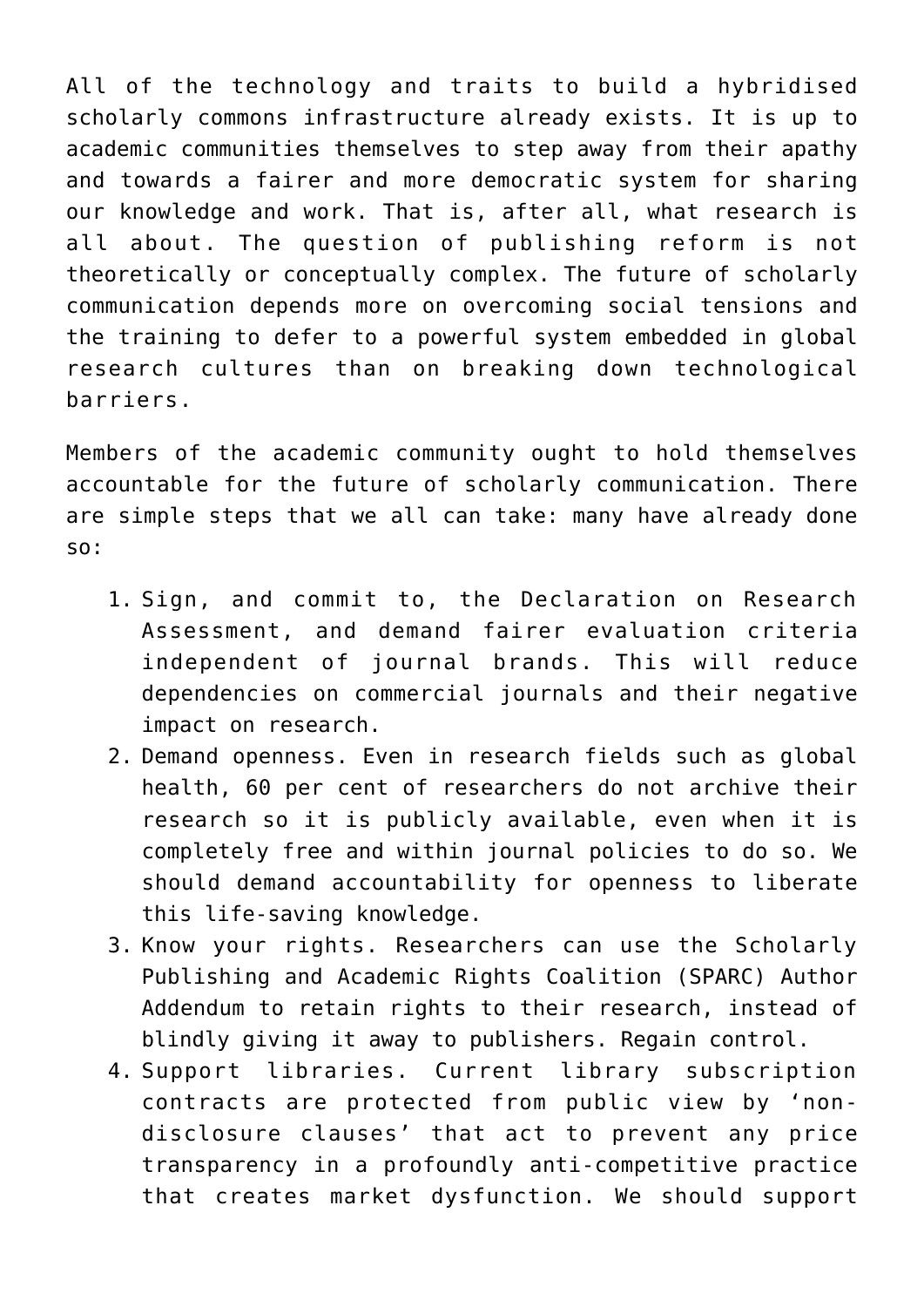libraries in renegotiating such contracts, and in some cases even provide support in cancelling them, so that they can reinvest funds in more sustainable publishing ventures.

- 5. Help to build something better. On average, academics currently spend around \$5,000 for each published article – to get a PDF and some extra sides. A range of different studies and working examples exist that show the true cost of publishing an article can be as low as \$100 using cost-efficient funding schemes, community buy-in, and technologies that go a step further than PDF generation. We can do better.
- 6. Use your imagination. What would you want the scholarly communication system to look like? What are all the wonderful features you would include? What can you do to help turn a vision into reality?

It is feasible to achieve 100 per cent open access in the future while saving around 99 per cent of the global spending budget on publishing. Funds could be better spent instead on research, grants for under-privileged students and minority researchers, improving global research infrastructure, training, support and education. We can create a networked system, governed by researchers themselves, designed for effective, rapid, low-cost communication and research collaboration.

Scholarly publishers are not just going to sit back and let this happen, so it is up to research funders, institutes and researchers themselves to act to make a system that represents defensible democratic values, rather than rapacity.  $\frac{1}{2}$ 

—

*This article was originally published at [Aeon](https://aeon.co?utm_campaign=republished-article) and has been republished under Creative Commons.*

*Dear Readers,*